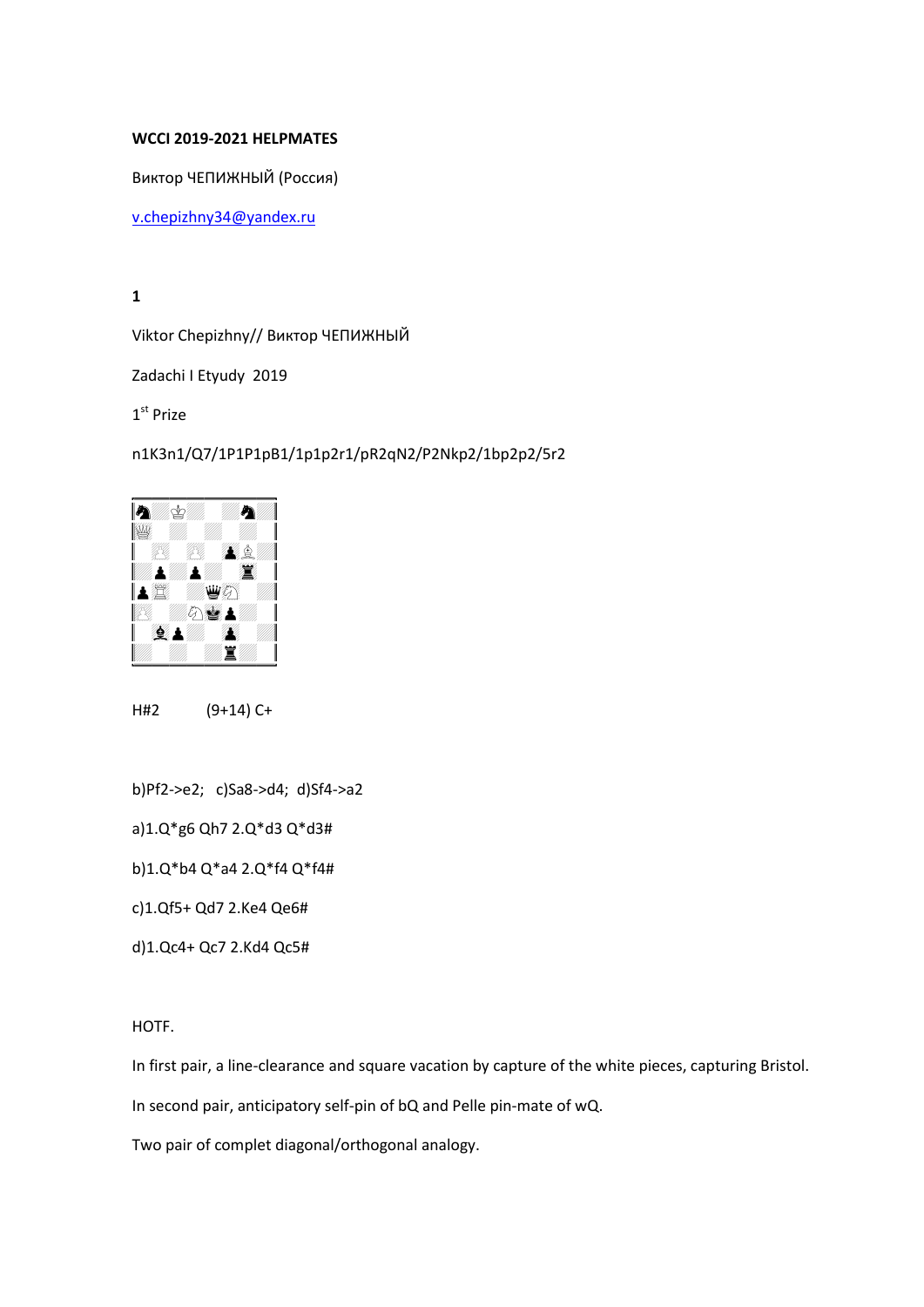Viktor Chepizhny//Виктор ЧЕПИЖНЫЙ

Shakhmatnaya Kompozitsiya 2019

4<sup>th</sup> Prize

2n3r1/bNBN1p1b/P6K/Pp1kp2p/2r2P2/2ppR2q/5n2/8



H#2 3.1.1.1. (8+14) C+

1.B\*e3(Kd4?) Sf6+ 2.Kd4 B\*e5#

1.R\*c7(Kc6?) R\*d3+ 2.Kc6 S\*e5#

1.Q\*d7(Ke6?) Bd8 2.Ke6 R\*e5#

Cyclik Zilahi.

Anticritical moves,distant self-blocks.

Cyclik interchange of functions of 3 white pieces

3 mates on the same square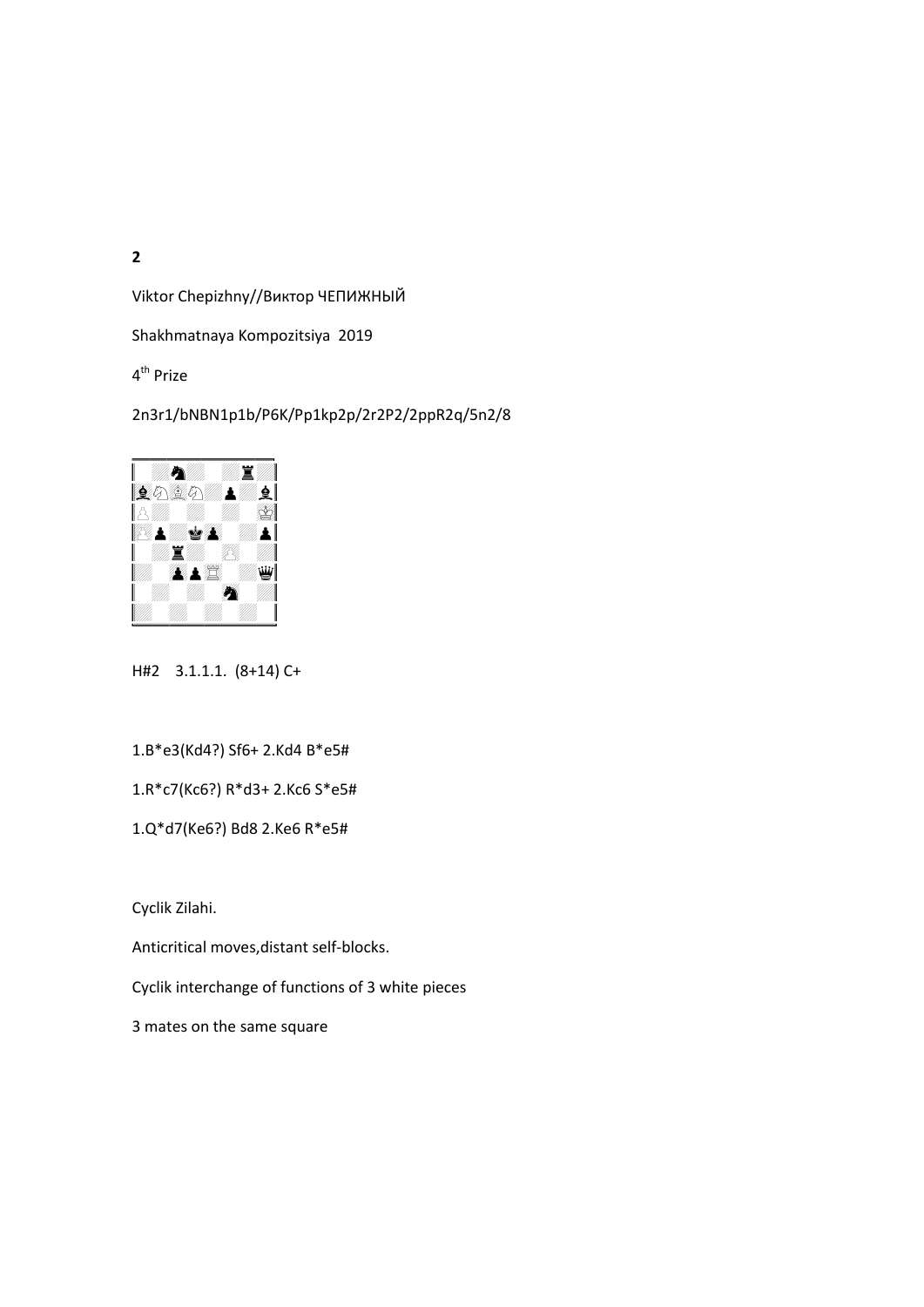Viktor Chepizhny//Виктор ЧЕПИЖНЫЙ

F.Abdurahmanovic and M.Prcic-80 JT *(TT1)*

1<sup>st</sup> Prize

StrateGems 2020

8/3pppK1/2pPkPR1/2P5/2P1p3/2P1p3/4P3/3R4



h#2 \*\* 2.1.1.1. 9+7 C+

1…Rg5 2.P\*d6(P\*f6?) R\*d6#

1…Rd5 2.P\*f6(P\*d6?) R\*f6#

1.Ke5 Rf1 2.Pe6 Rg5#

1.Kf5 K\*f7 2.Pe5 Rf1#

In the Set-play, bPe7 captures wPd6 and wPf6 in order to free mating squares.

In the Play, the same black Pawn self-blocks e5- and e6-squares.

Pickaninny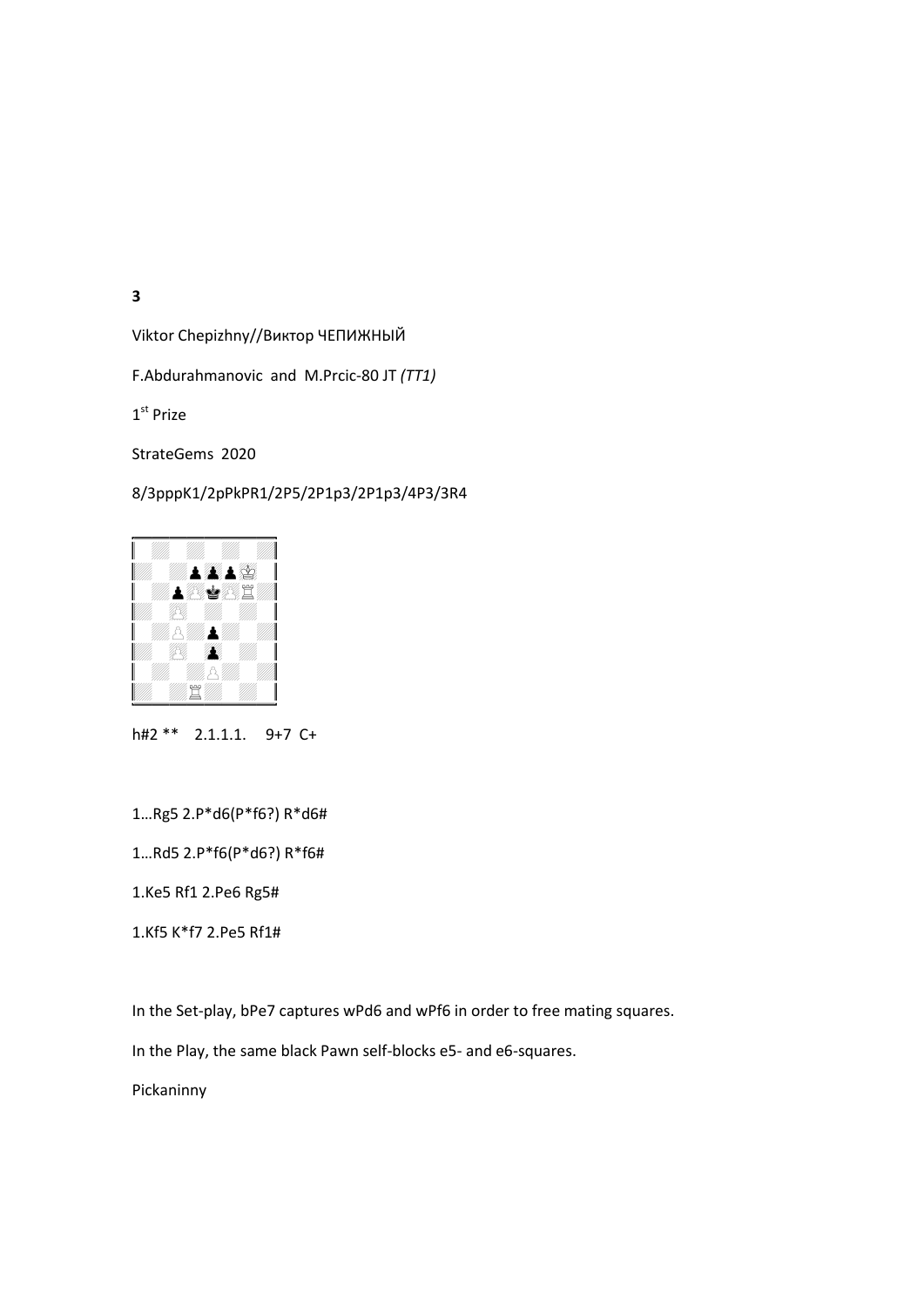Viktor Chepizhny//Виктор ЧЕПИЖНЫЙ

Internation Day of Chess Composition

2021

5<sup>th</sup> Prize

## 4q2/8/5K2/8/1B4r1/2NPR2r/3pN3/4k3



H#2 2.1.1.1. 6+5 C+

1.d1R? Se4+2.R\*b4??

1.d1B? Sg3+ 2.R\*e3??

1.R\*b4! Se4 2.d1R(d1B?) Sg3#

1.R\*e3! Sg3 2.d1B(d1R?) Se4#

White Batteries destruction.

Antidual underpromotions black Pawn.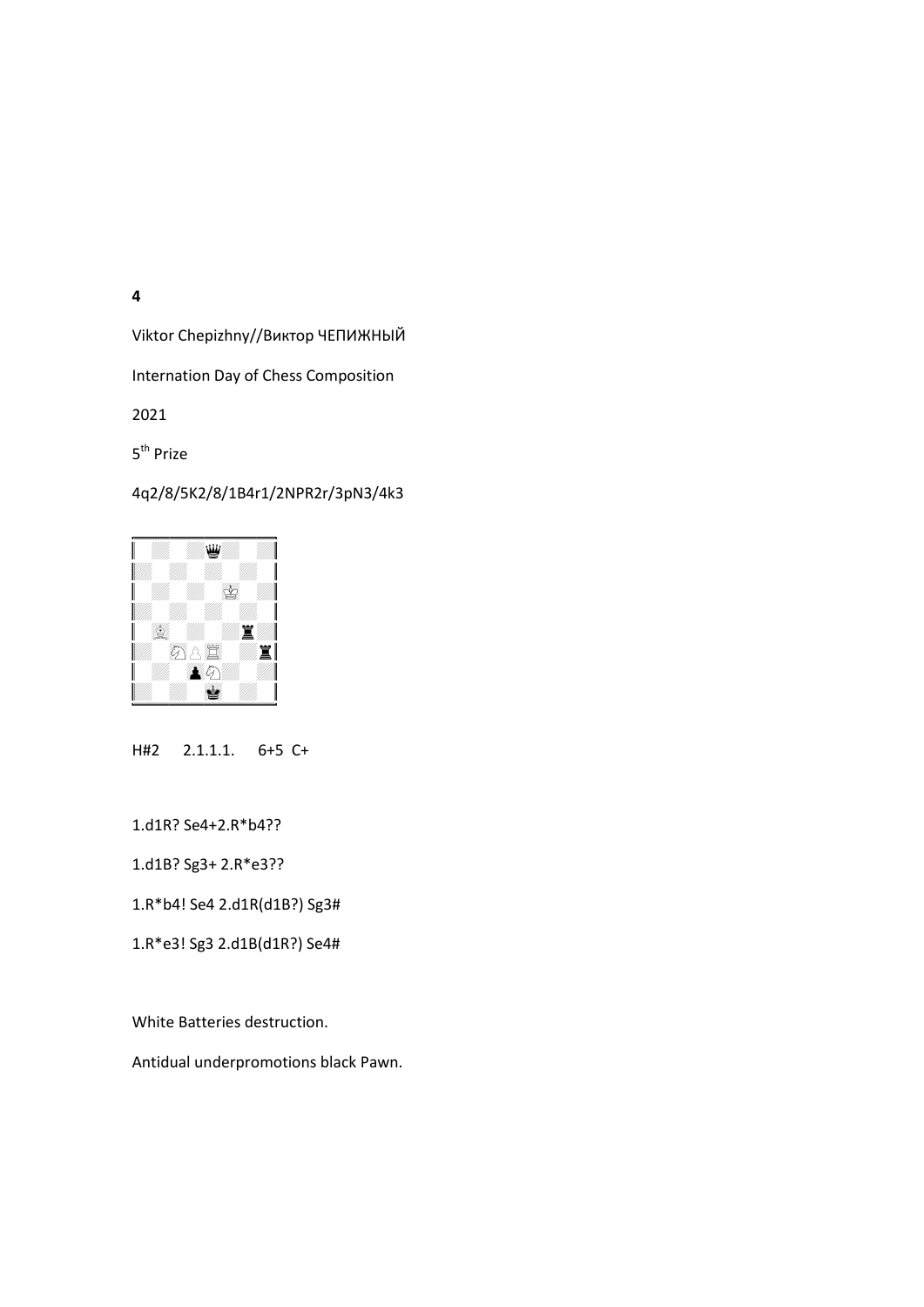Viktor Chepizhny//Виктор ЧЕПИЖНЫЙ

A.Lobusov MT 2021

1<sup>st</sup> Prize

## 1bb3K1/r1p3p1/q1nR3r/p1P1pB2/2pPNp2/3k1p1P/5Pn1/8



h# 3 0.4.1.1.1.1. 8+15 C+

- 1…Bh7 2.Rg6 Rd7 3.K\*e4 B\*g6#
- 1…Rd8 2.Bd7 Bg6 3.K\*d4 R\*d7#
- 1…Bd7 2.Sd8!(Sc~?) Ba4 3.K\*e4 Bc2#
- 1…Rg6 2.Sh4!(Sg~?) Rg1 3.K\*d4 Rd1#

**HOTF** 

Maslar theme. Mixed Grimshaw on squares d7 and g6.

Black SS hideaways. White batteries destruction. Pericritical manoeuvres of Bf5 and Rd6.